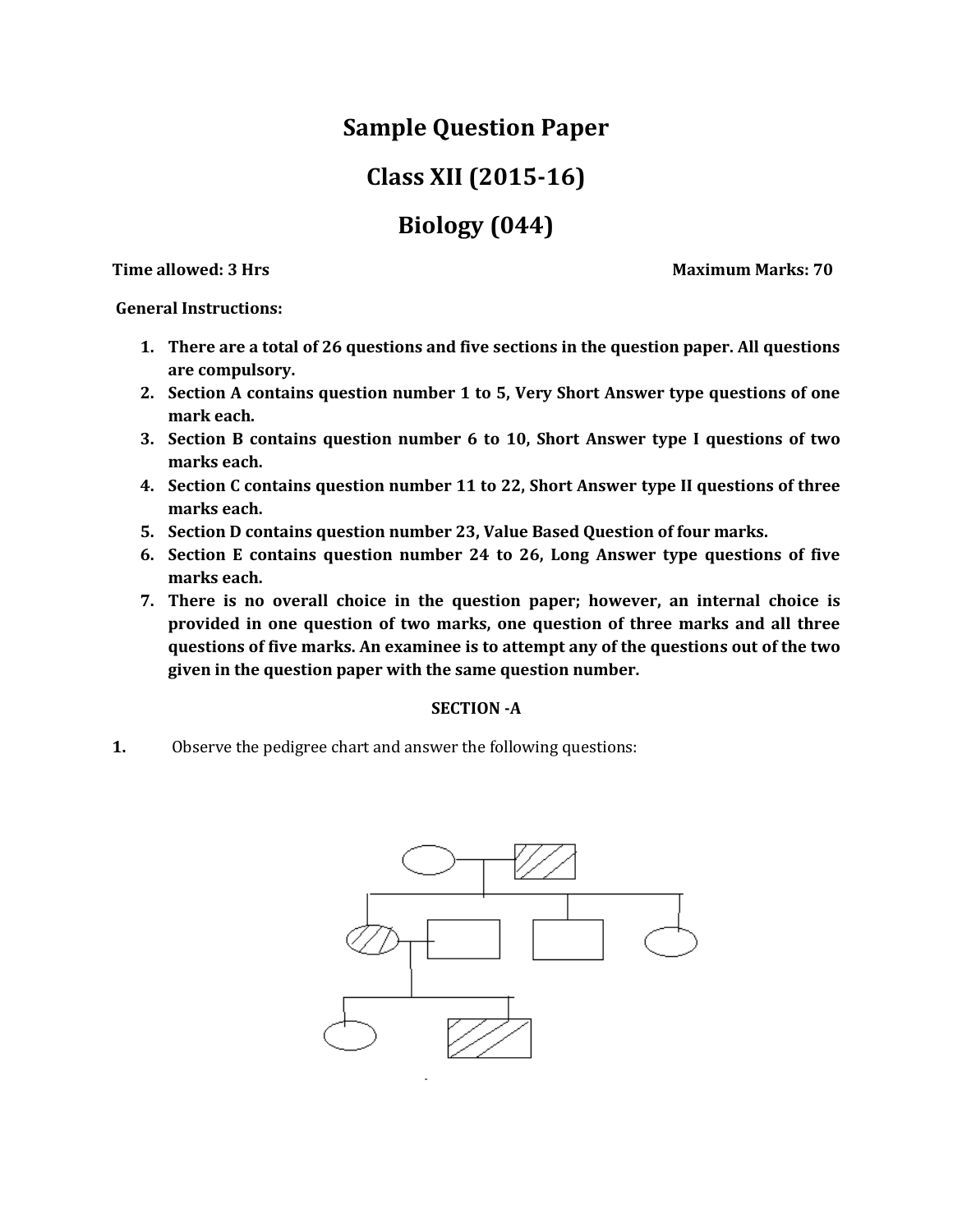- **(a)** Identify whether the trait is sex-linked or autosomal.
- **(b)** Give an example of a disease in human beings which shows such a pattern of inheritance.
- **2.** Identify the reason for selection of DNA polymerase from *Thermus aquaticus* for Polymerase Chain Reaction.
- **3**. Govt. of India has raised the marriageable age of female to 18 yrs and of males to 21 yrs. Suggest any two more measures adopted by Government for the purpose.
- **4.** Thymus of a new born child was degenerating right from birth due to a genetic disorder. Predict its two impacts on the health of the child.
	- $[1/2 + 1/2 = 1]$
- **5.** Give an example of a chromosomal disorder caused due to non-disjunction of autosomes. **[1]**

**SECTION -B**

**6.** During an excavation assignment, scientists collected pollen grains of a plant preserved in deeper layers of soil. Analyse the properties of pollen grains which help in the fossilization.

**[½+½ x3= 2]**

**7.** Protein synthesis machinery revolves around RNA but in the course of evolution it was replaced by DNA. Justify.

**[2]**

**8.** Identify two ways in which *Spirulina is* helpful to mankind. **[1+1=2] OR**

Keeping beehives in crop fields has several advantages. List any two.

**[1+1=2]**

**9.** Suryakant had banana plantation in his field. Quality of the fruit was excellent but the yield suffered due to infection of the plants by a virus. Suggest a fast and efficient method to get healthy and a large number of plants in the next generation without compromising on the existing quality. Justify the selection of your method.

 $[1/2 + 1/2 = 1]$ 

**[½ + ½=1]**

**[1]**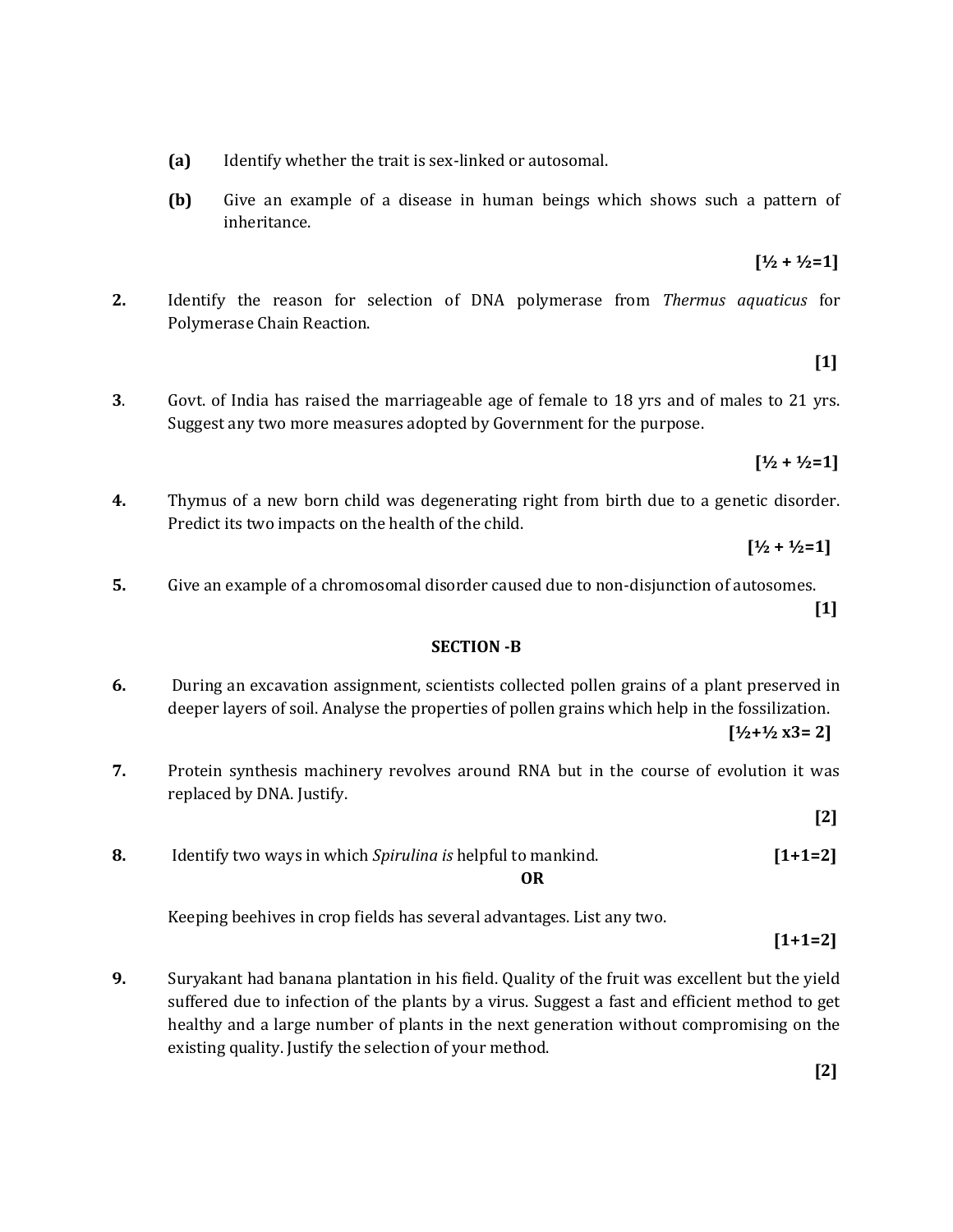**10.** Besides acting as 'conduits' for energy transfer across trophic levels, predators play other important roles. Justify.

#### **SECTION -C**

- **11.** Explain three outbreeding devices. **[1+1+1=3]**
- **12.** After implantation interdigitation of maternal and foetal tissues takes place. Identify the tissues involved and justify their role.
- **13.** Compare the two ecological pyramids of biomass given below and explain the situations in which this is possible. Also construct an ideal pyramid of energy if 200,000 joules of sunlight is available. **[1+2=3]**



- **14.** With respect to Messelson and Stahl's Experiment, answer the following questions:
	- **(a)** Identify the method used to distinguish between heavy and light isotopes of nitrogen.
	- **(b)** With the help of diagrams, compare the results for the DNA isolated after 20 minutes of experiment with the DNA which was isolated after 40 minutes.

**[1+2=3]**

**[2]**

**[1+1+1=3]**

**15.** A student was simulating Urey and Millers experiment to prove the origin of life. The set up used by the student is given –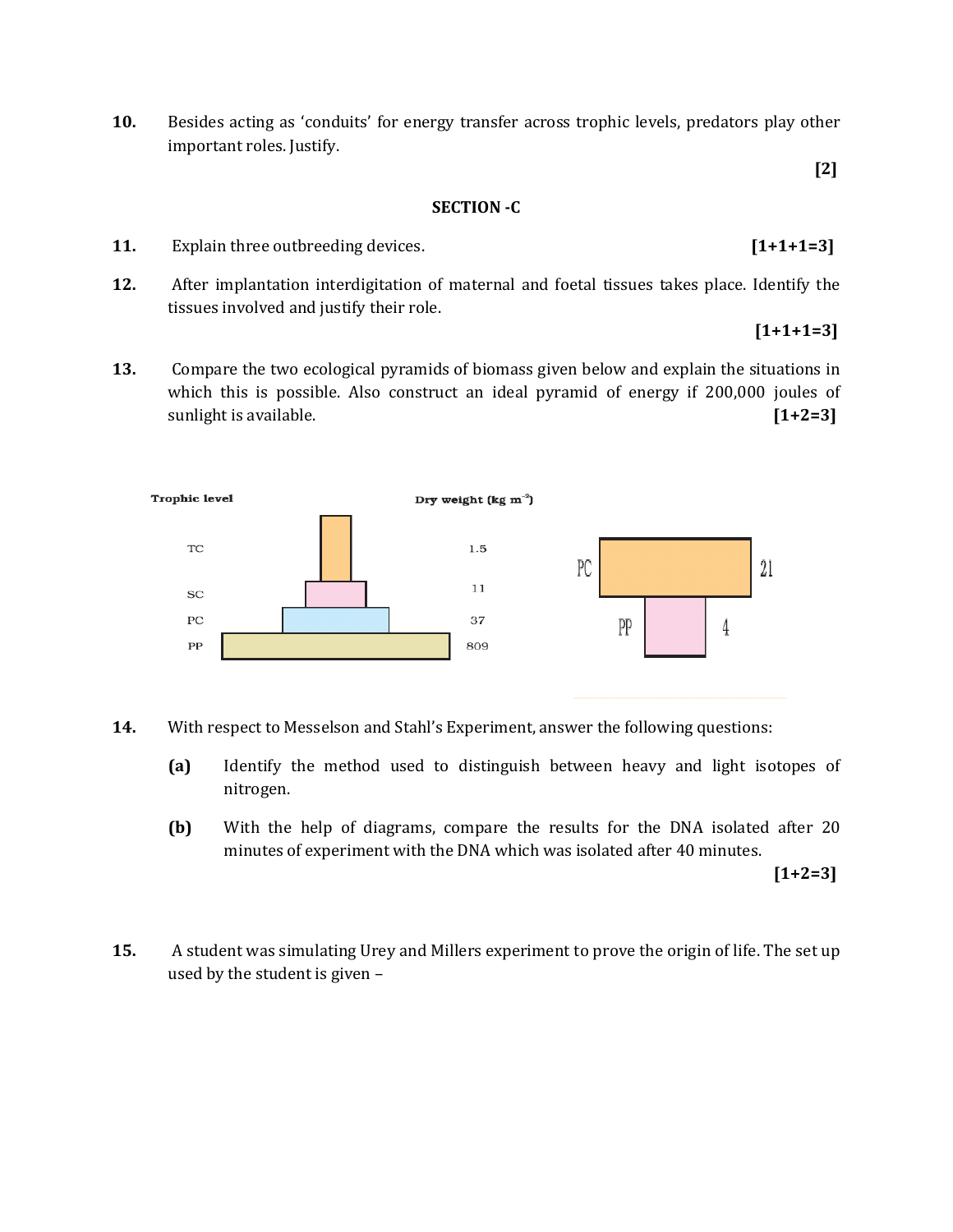

- **(a)** Find out the reasons why he could not get desired results.
- **(b)** What conclusion was drawn by Urey and Miller through this experiment?
- **(c)** Compare the conclusion drawn with the theory of spontaneous generation. **[1+1+1=3]**
- **16.** Given below is a figure of a biogas plant.
	- **(a)** Identify A and justify its floating nature.
	- **(b)** Identify the products B and C and discuss their significance.

**[1+2=3]**

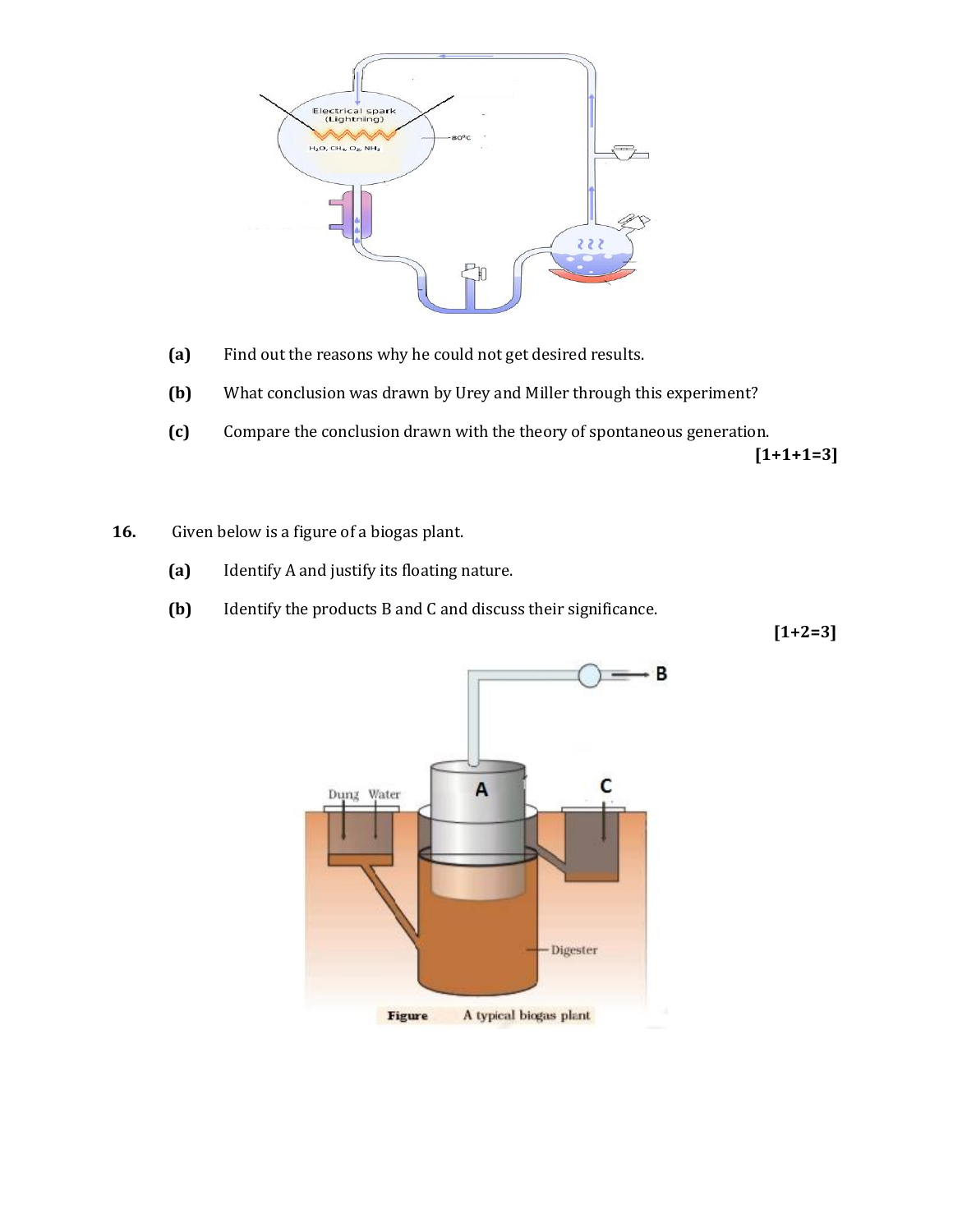**17.** According to Global Hunger Index 2014 two billion people suffer from hidden hunger. Apply your knowledge of plant breeding techniques to suggest a programme to improve public health. Specify four objectives of the programme. Also mention one example of such a produce.

## **[½ +2+½=3]**

**18.** DNA separated from one cell, when introduced into another cell is able to bestow some of the properties of former to the latter. What is this change called in technical terms? Describe the experimental evidences which led to the discovery of the above phenomenon.

## **[1+2=3]**

**19.** When someone buys packets of cigarettes, cannot miss the statutory warning that is present on the packing which warns against smoking and says how it is injurious to health. Yet, smoking is very prevalent in our society, both among young and old. Advise the adolescents about the importance of avoiding smoking. (Mention any six points.)

## **[½x6= 3]**

**20.** Biotechnology has helped farmers to get pest resistant cotton crops. Explain the technique adopted along with its mode of action. (Mention six points)

**[½x6= 3]**

#### **OR**

**(a)** Draw the figure of vector pBR322 and label the following:

Origin of replication

Ampicillin resistance site

Tetracycline resistance site

Bam H1 restriction site

**(b)** Identify the significance of Origin of replication

#### **[½x4+1= 3]**

**21. (a)** Given below is a single stranded DNA molecule. Frame and label its sense and antisense RNA molecule.

5' ATGGGGCTC 3' sense

 **(b)** How the RNA molecules made from above DNA strand help in silencing of the specific RNA molecules?

## **[2+1=3]**

**22.** Rajesh was doing gel electrophoresis to purify DNA fragments. Given below is the sketch of the observations of the experiment performed by him.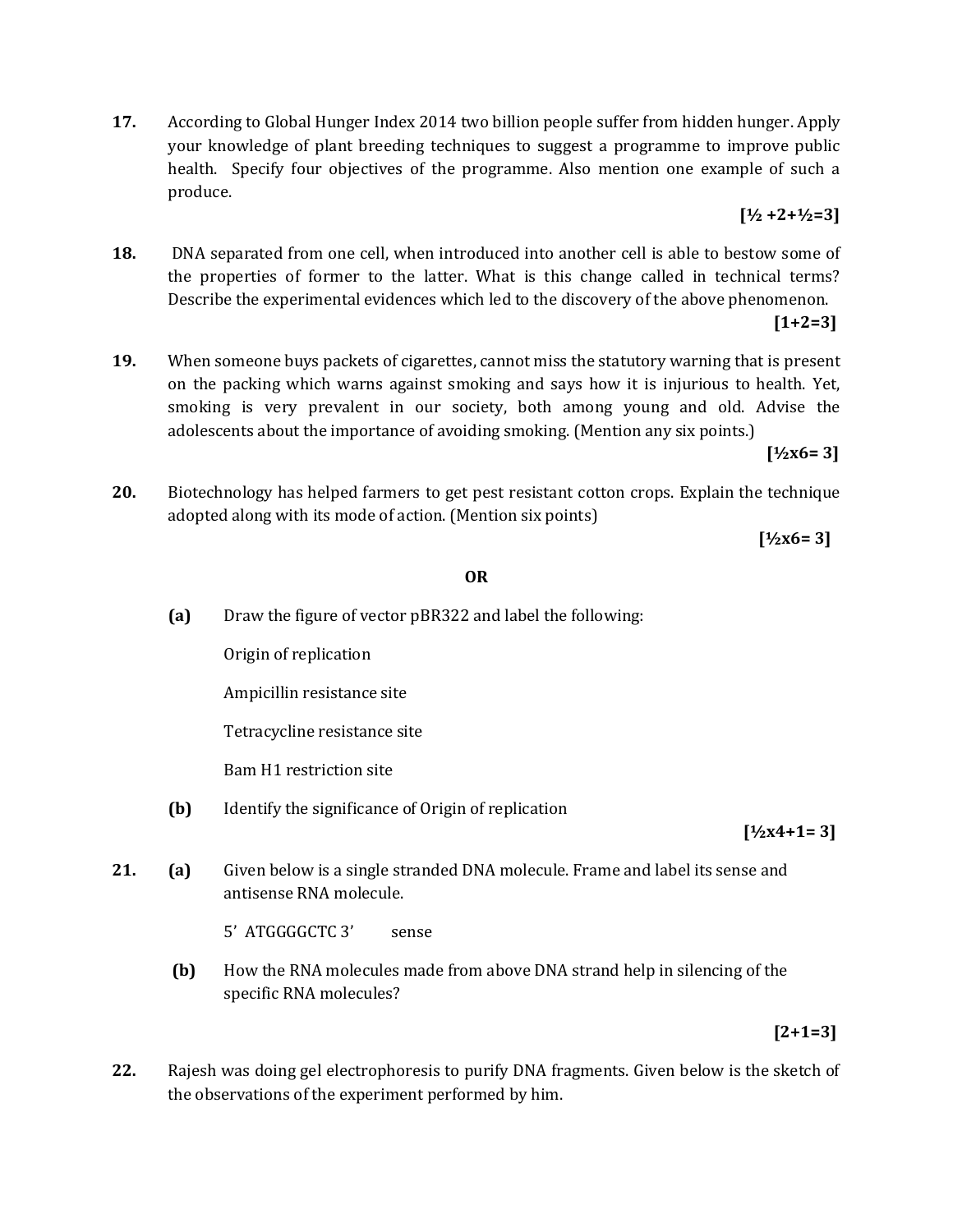

- **(a)** At which end he would have loaded the samples and where?
- **(b)** Analyse the reason for different positions taken up by the DNA bands.
- **(c)** Elaborate the step he would have followed to visualize DNA bands.

**[1+1+1=3]**

#### **SECTION -D**

- **23.** Mohit and Sumit want to buy a new car for their company. Mohit insisted on buying a CNG car with a better mileage but Sumit insisted on buying a diesel version of a high end car with better music system and A.C but relatively low mileage.
	- **(a)** Being a responsible citizen of Delhi, how will Mohit convince Sumit about his decision in the wake of rising pollution levels.
	- **(b)** What qualities of personality are being exhibited by Mohit in doing so?
	- **(c)** Suggest two more measures which can help in reducing vehicular pollution.

**[1+1+2=4]**

#### **SECTION -E**

**24.** Human female is not fertile after menopause whereas males can produce gametes at any age after puberty. Analyse the statement and schematically represent a comparison between gametogenesis in males and females.

**[5]**

#### **OR**

A village health worker was taking a session with women. She tells the women that one has to be very careful while using oral pills as method of birth control. Wrong usage can actually promote conception.

**(a)** Analyze the statement and compare the merits and demerits of using oral pills and surgical methods of birth control.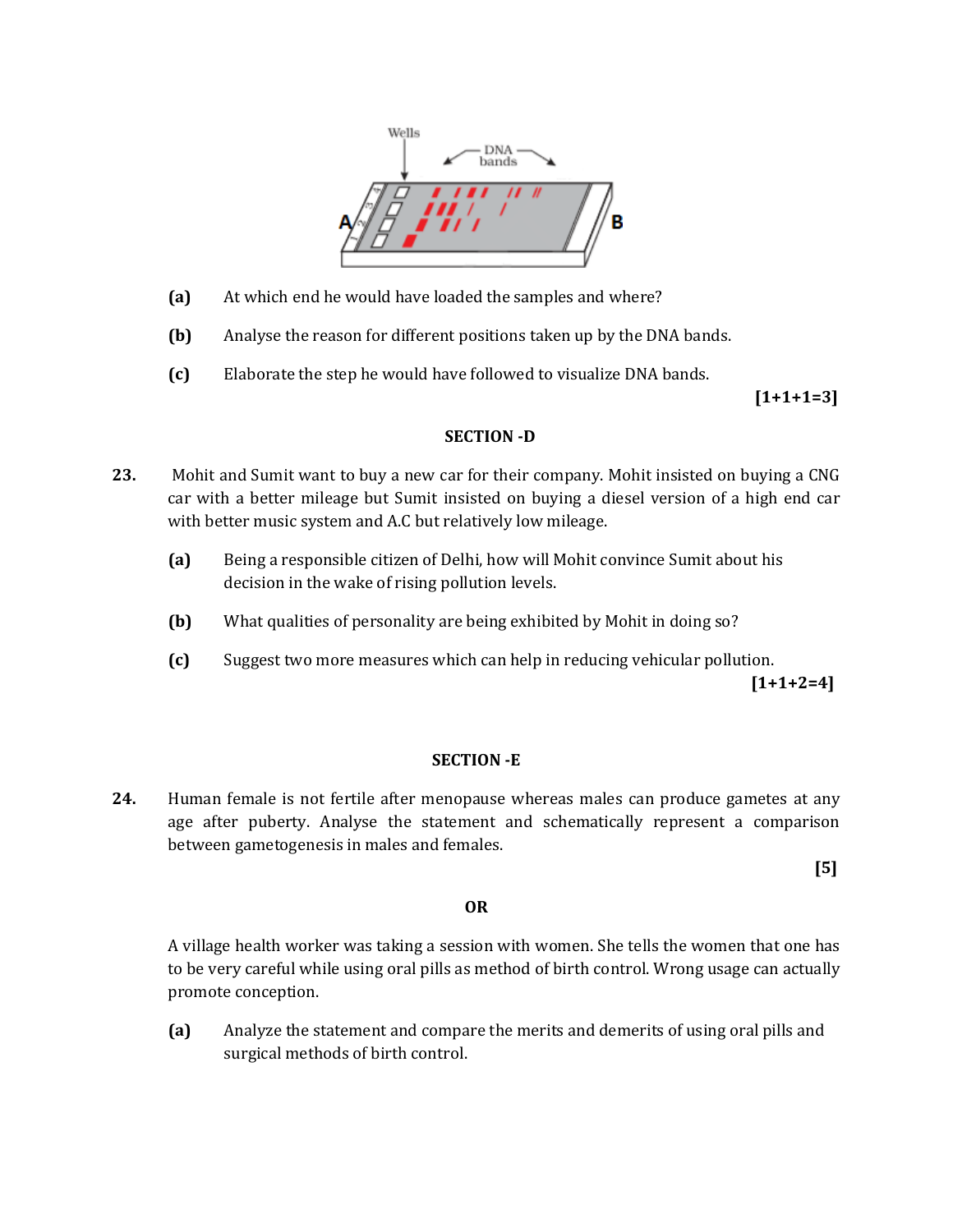**(b)** Village women were confused as to how a thin metallic Copper loop can provide protection against pregnancy. Justify the use explaining the mode of action of IUDs. **[3 +2 =5]**

## **25.** Observe the representation of genes involved in the lac operon given below -

|  |  | $p \mid$ |  |  |  |  |
|--|--|----------|--|--|--|--|
|  |  |          |  |  |  |  |

- **(a)** Identify the region where the repressor protein will attach normally.
- **(b)** Under certain conditions repressor is unable to attach at this site. Explain.
- **(c)** If repressor fails to attach to the said site what products will be formed by z, y and a?
- **(d)** Analyze why this kind of regulation is called negative regulation.

### **[½ +1+1½+2=5]**

#### **OR**

Transcription in eukaryotes is more complex process than in prokaryotes. Justify and compare the initiation, elongation and termination in bacterial cells with eukaryotes.

## **[1+1+1+2=5]**

**26.** The graph below shows species –area relationship: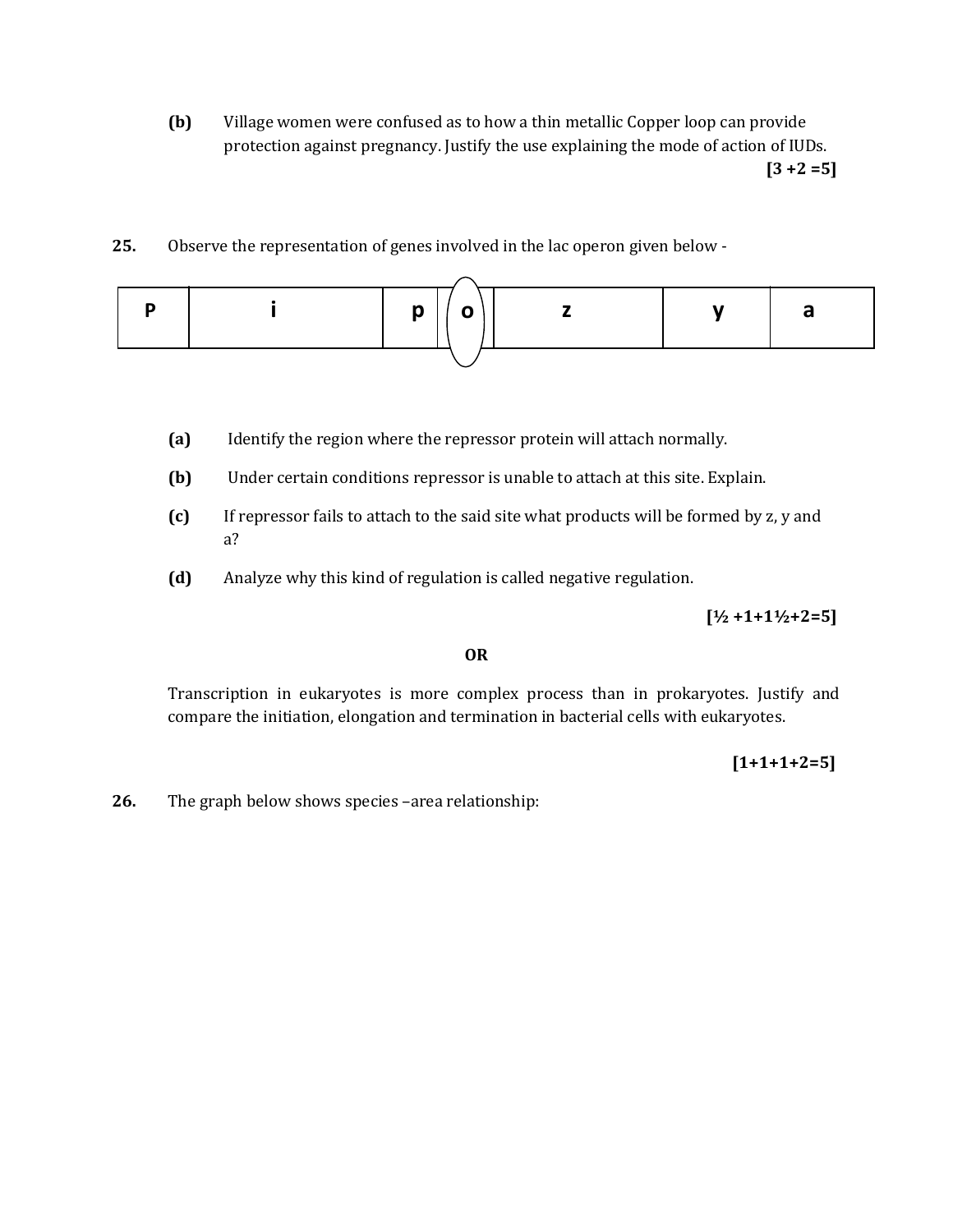

- **(A)** If b denotes the relationship on log scale
	- i) Describe a and b.
	- ii) How is slope represented? Give the normal range of slope.
	- iii) What kind of slope will be observed for frugivorous birds and mammals in a tropical forest?
- **(B)** Species diversity of plants (22%) is much less than that of animals (72%). Analyze the reasons for greater diversity of animals as compared to plants.

**[3+2=5]**



- **(a)** Which of the above represents the increase or decrease of population?
- **(b)** If N is the population density at time t, then what would be its density at time (t+1)? Give the formula.